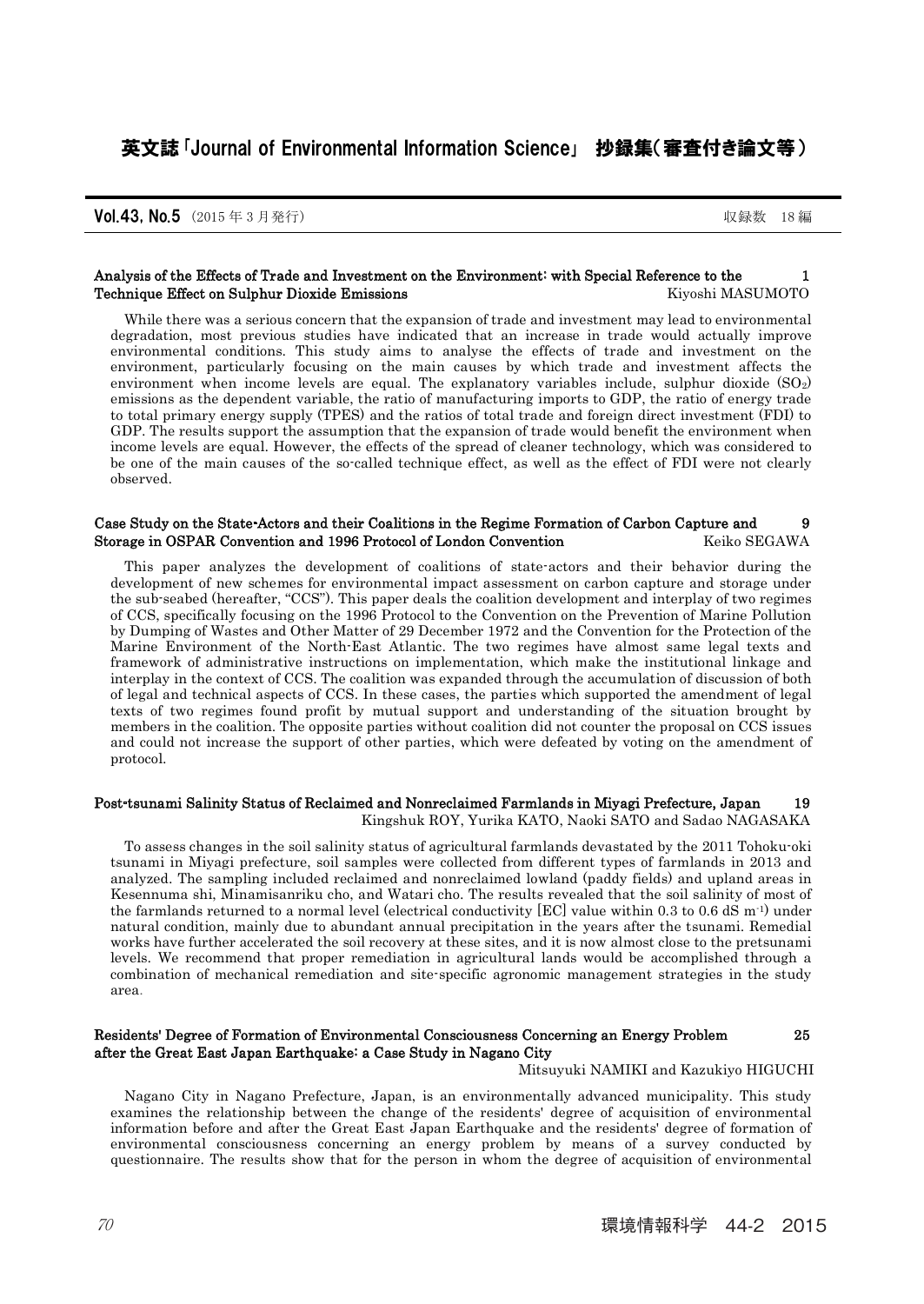information increased after the earthquake the degree of acquisition of environmental information before the earthquake was low and after the earthquake was high in comparison with the person in whom the degree of acquisition of environmental information didn't increase. And the degree of acquisition of environmental information contributed to the residents' degree of formation of environmental consciousness concerning an energy problem. It is thought that, as for the person whom the degree of acquisition of environmental information increased after the earthquake, the degree of acquisition of environmental information might increase in a short time after the earthquake.

### A Verification of Alternative Assessment using Principal Component Analysis based on Case Studies 31 of the Japan International Cooperation Agency Tetsuya KAMIJO

Prior research suggested that principal component analysis was effective as an alternative assessment technique in terms of clarity of reasons for selecting the most suitable option, low arbitrariness, verification of analysis results and easiness of technique. This study aimed to apply this analysis to the 15 cases of alternative assessment that the Japan International Cooperation Agency prepared, in order to verify the adequacy of a regular assessment methodology. Some options selected were the same as options selected by regular techniques and other options were different. The reasons would be criteria setting with a high correlation, arbitrary weighting and evaluation, and summation using scores not normalized. The principal component analysis could deal with the above-mentioned problems and be a recommended alternative assessment technique and a preferable number of alternatives and criteria could be six and ten at the minimum. Finally, this paper proposed to use this analysis as a second assessment technique to verify the result of an alternative analysis with summation using normalized scores. Further case studies are required to find an appropriate alternative assessment methodology including public involvement and establishing correct criteria and right alternatives.

### Estimating Residential Energy Consumption:An Advanced Method for Activity Schedules Generation 39 **based on Data Fusion** Shogo SAKAMOTO

Residential energy consumption has been estimated using statistics about activity schedules. Typical activity schedule-generation methods use only the National Time Use Survey (NHK survey) and have been used in estimations of residential energy consumption. However, activity schedule-generation methods using only the NHK survey have problems. Method for generating activity schedules by integrating multiple statistics using data fusion improves these problems. But it is not clear how improving the accuracy of residential energy consumption estimation through this method compares to that using only the NHK survey. This study reveals the degree of improvement seen in the estimation accuracy of residential energy consumption by this method. As a result, it is shown that the estimation accuracy of residential energy consumption by NHK + PT+TU is higher than by NHK only.

### Utilizing DEMATEL to Analyze Factors Affecting Green Supply Chain Management within 45 the Construction Industries of China: A Case Study of Four Companies

#### Didi ZHANG and Toru MATSUMOTO

Scarcity of resources and increasing environmental issues has caused the Chinese government to stipulate stricter environmental regulations or offer innovative programs to address these issues. Green supply chain management (GSCM) is one of the solutions for environmental management. The purpose of GSCM implementation into business activities is to concurrently improve environmental and economic performance. This study aimed to examine the influential factors of GSCM in the Chinese construction industry among twelve criteria for three main GSCM practices, namely practices, performance and pressure. The questionnaire survey related to these twelve criteria was carried out for 4 manufacturers. The decision-making trial and evaluation laboratory (DEMATEL) method was used to form a structural model to find out the cause and effect relationships among criteria. By identifying the structures and interrelationships, it could offer insights for decision makers for understanding cause-effect relationships and allow improving both economic and environmental performance. Conclusions were drawn from the survey.

# Assessment of Bamboo Forest Damage in Fujian, China Using Landsat Images 51

Guosheng ZHONG, Xiufeng WANG, Hiroshi TANI and Shinji MATSUMURA

Bamboo is an important natural resource in China. Bamboo forest damage causes a serious threat to the natural environment and can lead to economic losses. Satellite images are useful for understanding forest damage. However, there is limited forest monitoring with satellite data used to assess bamboo forest damage. In this study for assessing bamboo forest damage in Fujian, China, we utilized five Landsat TM scenes collected from 1988 to 2009, the supervised classification method that was first applied to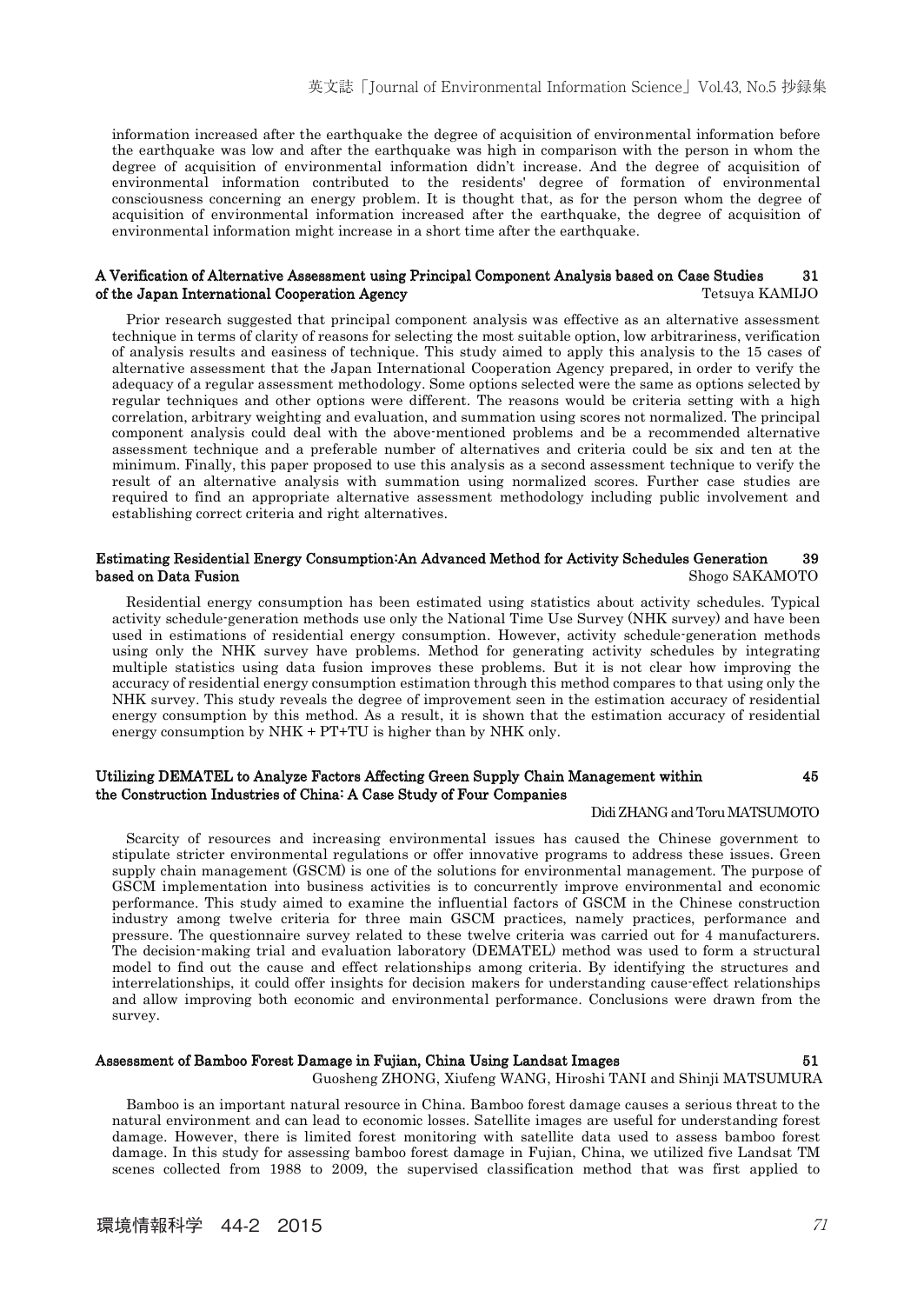distinguish the bamboo forest from the other forest types based on the field survey data. From the comparison of spectral profiles of healthy bamboo and damaged bamboo in October, the second band of the Tasseled Cap Transformation ("greenness") was selected to estimate the degree of damage of the bamboo forest. This study demonstrates the effectiveness of using the Landsat TM data for monitoring bamboo forest changes, and the results suggest that there is potential for extracting the damaged bamboo portions and estimating the degree of damage to the abnormal bamboo parts using the Tasseled Cap Transformation "greenness" band.

### Study on the Selection of Actinomycete Suitable to the Treatment of Highly-concentrated Effluent 59 and Processing Property of Inclusive Immobilization Method

Daisuke KISHINA, Shouki OHMORI, Sayaka USUBA, Iwahito TAKAHASHI and Yoshinori OHSAWA

This study shows that actinomycete was separated from soil in order to treat concentrated wastewater by no dilution, and effective strains were identified based on the comparison of proliferating and metabolizing ability. Moreover, it was found that the treatment capacity of concentrated wastewater by an immobilized carrier which contained the effective strain of sodium alginate-acrylamide resulted in a decrease in foaming. In addition, there was an improvement in the efficiency of solid-liquid separation and in the treatment of wastewater by the condensation of the strain. As a result of isolation culture, twenty-six separated strains were obtained in the soil sampling. It was found that isolation strain 07A1 was an effective strain suitable for concentrated wastewater treatment. It was accepted that the treatment capacity of concentrated wastewater by the strain 07A1. It was confirmed that oxygen consumption increased with the treatment of the concentrated wastewater. The result of a measurement of the DO profile in the carrier showed that there was not DO in the 2.0mm inside the carrier surface. From this, it can be said that the suitable diameter of carrier is less than 0.4mm.

#### Allelopathic Effect of the Cyanobacterium Microcystis aeruginosa and the Diatom Cyclotella sp. 65 on Interspecific Algal Competition

### Yoshimasa AMANO, Satomi SEKI, Motoi MACHIDA and Fumio IMAZEKI

This study examined a possibility of the allelopathic interaction in the interspecific algal competition between the cyanobacterium Microcystis aeruginosa and the diatom Cyclotella sp. through a monoculture experiment at 20ºC assuming spring and/or early summer period. The growth characteristics of M. aeruginosa and Cyclotella sp. were investigated using culture medium of each species obtained in different growth phases to reveal the intensity of their allelopathic sucstances, and a possibility of the dominant species transition from M. aeruginosa to Cyclotella sp. was discussed from a viewpoint of the allelopathic effect. The results showed that the allelopathic effect was varied depending on the growth phase of M. aeruginosa and Cyclotella sp. The allelopathic substances produced by  $M$ . aeruginosa in the stationary growth phase caused a positive effect for *Cyclotella* sp. leading to the growth promotion, while a negative effect by Cyclotella sp. was found for M. aeruginosa. The growth promotion of Cyclotella sp., which plays an important role for the dominant species transition from M. aeruginosa to Cyclotella sp., could be one of the ways to inhibit cyanobacterial blooms implying that creating the diatoms rich condition is important to control of cyanobacterial blooms.

### Regional Impact by Business Creation of High value-added Products from Woody Biomass with Case 73 Study in Maniwa, Japan **Dami MOON and Yutaka GENCHI**

The purpose of this study is to compare regional impacts of woody biomass utilization between for wood chip for fuel (WC) and high value-added products called Master batch of Cellulose Nanofiber (MB) in Maniwa, Japan. Concretely, we examined the impact of regional economic structure, the employment opportunities by means of Input-Output (I/O) model, and amount of Greenhouse Gas emissions was also estimated using 3-EID data and the result of I/O analysis. For this study, three different situations were described: WC scenario, MB scenario, and Business as usual (BAU) scenario. As a result, demand and supply structure in the economy of Maniwa has changed relatively little in WC scenario compared to MB scenario. And, 103 employed people can be increased through the implementation of MB scenario, while only 7 employed people can be generated under the WC scenario. Under the MB scenario, gross demands per a GHG emission were decreased by 0.23%, whereas the WC scenario was increased by 0.1% compared to BAU scenario. On the basis of results, in-depth analysis for effective utilization of woody biomass toward economically and environmentally sound development in rural regions is needed and we will leave it as a future task.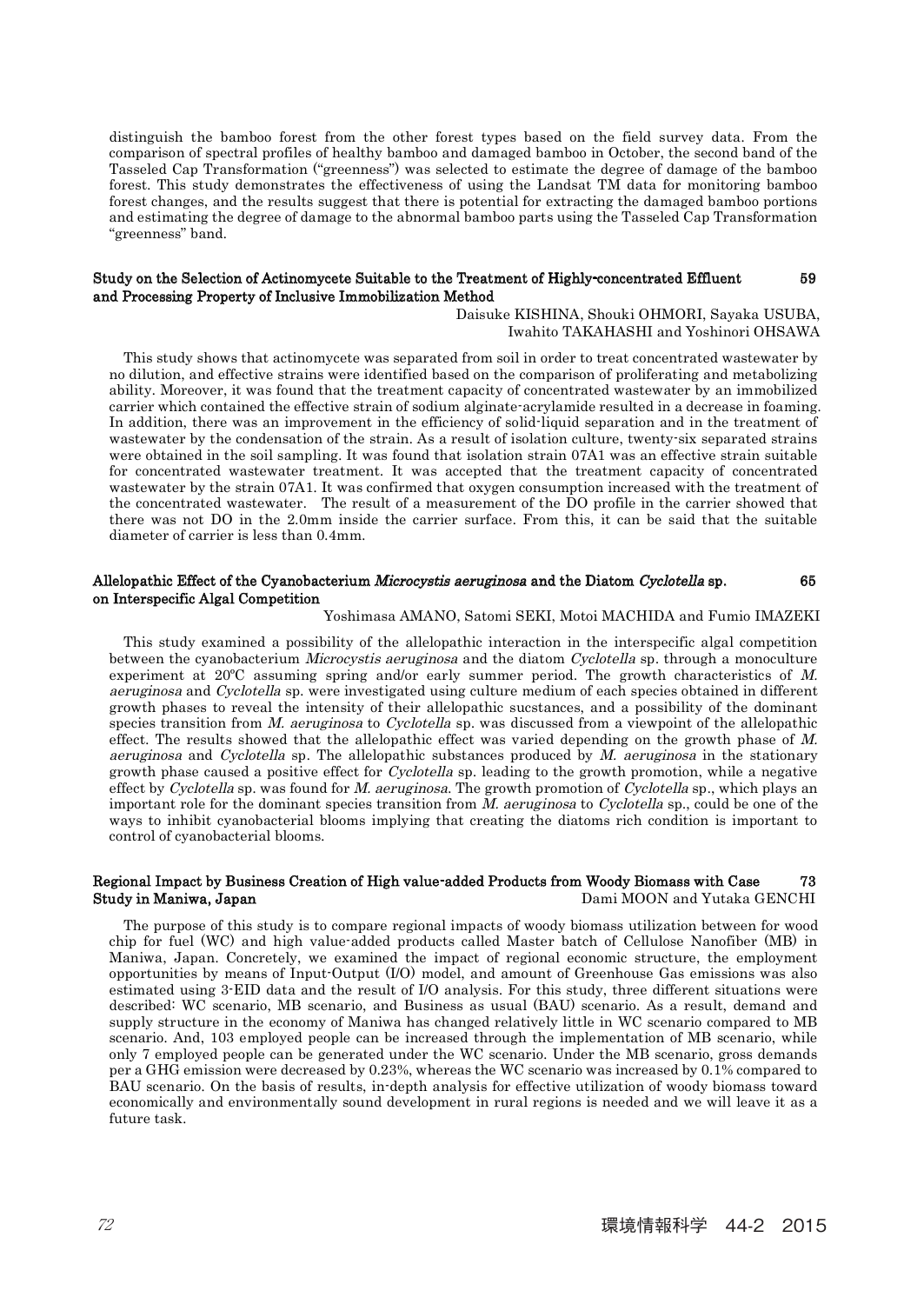### Analysis of Qualitative Thinning and Small-scale Clear-cutting by Horse Logging in Japan : Case 81 Studies in Iwate Prefecture **Hiroshi TAKAJI and Koji MATSUSHITA**

Horse logging is currently used in a limited area in Japan, and this traditional practice and its environmental effects are currently being reevaluated. Here, we used four case studies to analyze the characteristics of working sites and the transportation conditions involved in typical horse-logging practices. Our analyses yielded the following insights: as horse logging is used mainly to avoid constructing new forestry or spur roads, destruction of forested land, time, and cost are minimized; horses can navigate through narrower spaces than forestry machinery, but to conduct horse logging efficiently, partial construction of short spur roads or tentative roads is sometimes necessary; the number of felled trees is small when qualitative thinning, small-scale clear cutting, and selective cutting are conducted, and hauling logs using horses may be more efficient than using vehicles or machinery.

### Preference for Resting Places in Urban Green Spaces 87

#### Yoshitaka OTSUKA and Yutaka IWASAKI

This study investigated users' preferences concerning resting places in urban green spaces. An experiment was performed with 20 participants; it focused on users' psychological criteria for utilization and satisfaction with regard to resting places in two urban green spaces. In terms of choice behavior, participants set a high value on "avoiding congestion and being in a discreet place," "richness of plants," and "good atmosphere." In addition, participants' inclination toward choice behavior was classified into three groups: "sunny environment type," "access type," and "marginal environment type." The most favorable resting place was different before and after resting and was not always identical between relative and absolute evaluation. Furthermore, despite no significant difference in the favorable ratings of resting places across the study areas, significant differences were observed if we arranged the data of the three study areas into three groups along the order of preference in each case. To demonstrate the users' preference criteria, we compared them with new data from these three groups. The results indicate that "sense of security" and "spacious" were the users' preference criteria. Furthermore, the elements that correlated with the favorable rating of the resting place were primarily "richness of plants" and "clarity."

### Differences in the Psychological Effects between the Experience of Seeing Plants Foliage and that of 97 Touching and Seeing **Kazuko KOGA and Yutaka IWASAKI** Maxuko KOGA and Yutaka IWASAKI

Most of our daily therapeutic experiences from plants are visual experiences, which can be evidenced by the introduction of imitation plants to our residential or business spaces. Some previous studies have reported that even imitation plants are able to give people a good impression. Using an evaluation profile of the subjects' impressions, this study, in which the experimental subjects can touch and see plants, compares the visual experience of seeing plants with the tactile experience. The subjects were 29 students (14 male and 15 female) aged from 21 to 27 (mean  $\pm$  sd: 22.7  $\pm$  2.2). The subjects observed at four different experimental samples including natural leaves, and then touched each sample with their eyes open. After each stimuli (i.e. visual and tactile stimuli), a semantic differential method was used, and a trait anxiety test was also conducted. Significant differences between a genuine and an imitation pothos leaf were observed in the tactile properties for 'Smooth–Rough' and 'Soft–Hard', but were not seen in the affective adjectives such as 'Pleasant–Unpleasant' or 'Like–Dislike' through visual stimuli. However, by adding the tactile stimuli, significant differences were seen in the affective adjectives. This study suggests that judgments based on visual stimuli are cognitive and judgments based on tactile stimuli are affective, and that touching natural leaves is preferred to touching imitation leaves.

# $\leq$ REVIEW ARTICLE $>$ Spread of Photovoltaic Power Generation into Farmland under the FiT System 107 Mariko YUZAKI

Japan launched a Feed-in Tariff (FiT) system in July 2012, and the Act on the Promotion of Renewable Energy in Rural Areas came into force in May 2014. This legislation aims to breathe new life into rural communities through the deployment of renewable energy generation plants . Such communities face structural problems including increasingly aged populations, shortage of successors, and price competition stemming from globalization, and abandoned farmland accounted for over 10% of the total area of farmland in Japan in 2010. From the launch of the FiT system up to March 2014, a total renewable energy generation capacity of 68.641 million kW was installed, with photovoltaic energy generation accounting for 95.8% of this total, accompanied by a rapid increase in farmland conversions. In the case of Wakayama Prefecture, 112 permits for farmland conversion were granted for the purpose of power generation in the 24 months after the launch of the FiT system. Citizen-funded and other local community-based renewable energy generation projects have been launched nationwide, but the deployment of photovoltaic power plants on farmland has brought even more dramatic change to local communities, as the FiT system provided an